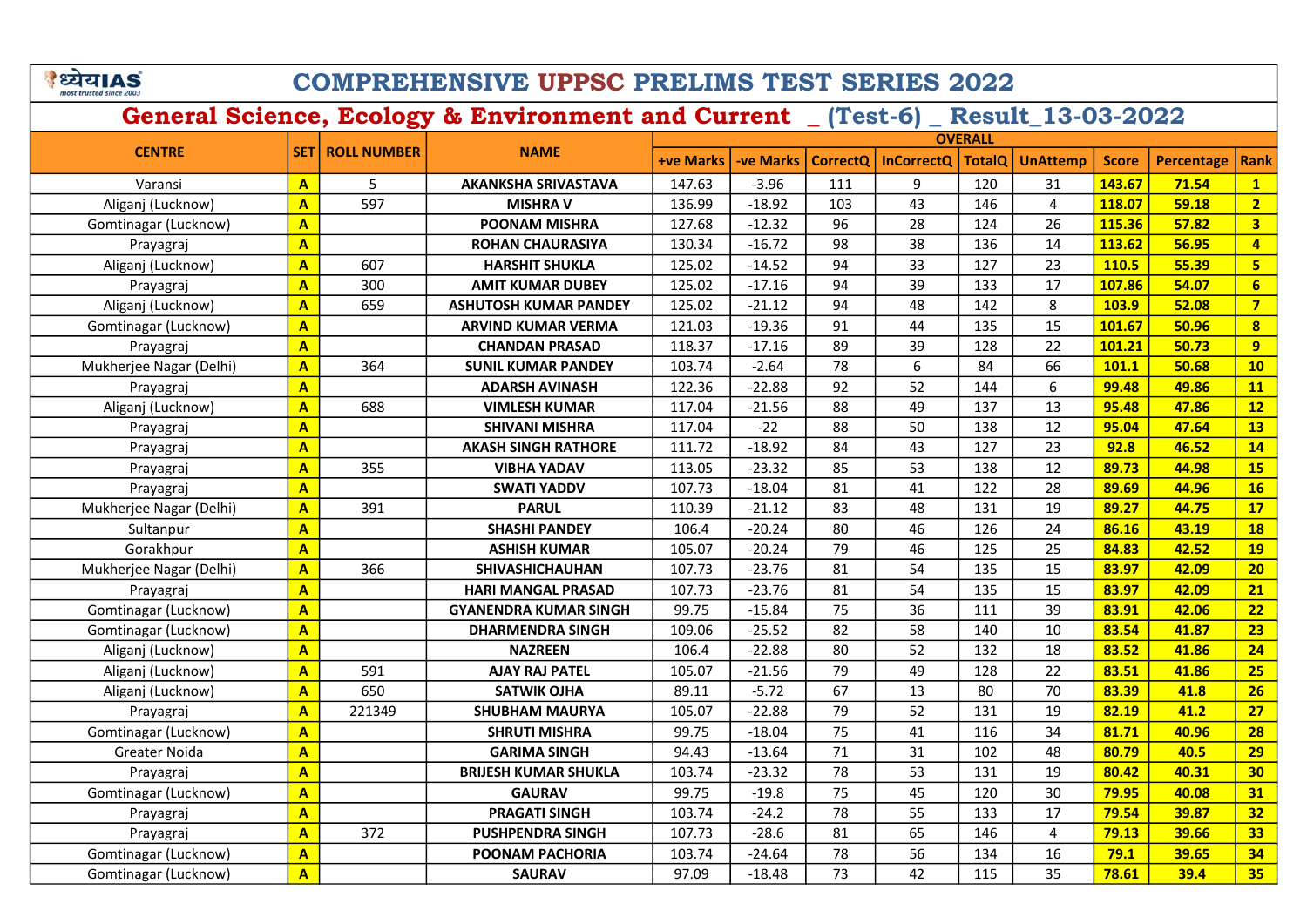# COMPREHENSIVE UPPSC PRELIMS TEST SERIES 2022

|                         |                         |                        | <b>NAME</b>                   | <b>OVERALL</b>   |                  |                 |                   |               |                 |              |                   |             |
|-------------------------|-------------------------|------------------------|-------------------------------|------------------|------------------|-----------------|-------------------|---------------|-----------------|--------------|-------------------|-------------|
| <b>CENTRE</b>           |                         | <b>SET ROLL NUMBER</b> |                               | <b>+ve Marks</b> | <b>-ve Marks</b> | <b>CorrectQ</b> | <b>InCorrectQ</b> | <b>TotalQ</b> | <b>UnAttemp</b> | <b>Score</b> | <b>Percentage</b> | <b>Rank</b> |
| Mukherjee Nagar (Delhi) | $\mathbf{A}$            |                        | <b>NEETU VERMA</b>            | 97.09            | $-19.36$         | 73              | 44                | 117           | 33              | 77.73        | 38.96             | 36          |
| Prayagraj               | $\overline{\mathbf{A}}$ | 6651                   | <b>POORNIMA</b>               | 103.74           | $-27.28$         | 78              | 62                | 140           | 10              | 76.46        | 38.33             | 37          |
| Kanpur                  | $\overline{A}$          |                        | <b>ASHISH SHARMA</b>          | 106.4            | $-30.8$          | 80              | 70                | 150           | $\mathbf{0}$    | 75.6         | 37.89             | 38          |
| Alambagh (Lucknow)      | $\mathbf{A}$            | 24                     | <b>BALRAM RAO</b>             | 102.41           | $-28.16$         | 77              | 64                | 141           | $\overline{9}$  | 74.25        | 37.22             | 39          |
| Prayagraj               | $\overline{\mathsf{A}}$ | 317                    | <b>KULDEEP YADAV</b>          | 97.09            | $-23.32$         | 73              | 53                | 126           | 24              | 73.77        | 36.98             | 40          |
| Aliganj (Lucknow)       | $\mathbf{A}$            |                        | <b>SANJAY YADAV</b>           | 91.77            | $-18.04$         | 69              | 41                | 110           | 40              | 73.73        | 36.96             | 41          |
| Prayagraj               | $\overline{\mathsf{A}}$ |                        | <b>PARAG KUMAR</b>            | 101.08           | $-28.6$          | 76              | 65                | 141           | 9               | 72.48        | 36.33             | 42          |
| Prayagraj               | $\overline{\mathsf{A}}$ |                        | <b>PRADEEP SINGH</b>          | 95.76            | $-23.76$         | 72              | 54                | 126           | 24              | 72           | 36.09             | 43          |
| Gomtinagar (Lucknow)    | $\overline{\mathbf{A}}$ |                        | <b>DINESH SINGH</b>           | 101.08           | $-29.48$         | 76              | 67                | 143           | $\overline{7}$  | 71.6         | 35.89             | 44          |
| Gomtinagar (Lucknow)    | $\overline{\mathbf{A}}$ |                        | <b>ASHISH KHARWAR</b>         | 89.11            | $-17.6$          | 67              | 40                | 107           | 43              | 71.51        | 35.84             | 45          |
| Kanpur                  | $\mathbf{A}$            |                        | <b>KULDEEP YADAV</b>          | 93.1             | $-22.44$         | 70              | 51                | 121           | 29              | 70.66        | 35.42             | 46          |
| Alambagh (Lucknow)      | $\overline{\mathbf{A}}$ | 26                     | <b>MEHWISH</b>                | 87.78            | $-17.6$          | 66              | 40                | 106           | 44              | 70.18        | 35.18             | 47          |
| Greater Noida           | $\overline{\mathbf{A}}$ |                        | <b>DHARMA RAJ CHAUHAN</b>     | 90.44            | $-21.12$         | 68              | 48                | 116           | 34              | 69.32        | 34.75             | 48          |
| Prayagraj               | $\overline{\mathbf{A}}$ |                        | <b>ARUN KUMAR YADAV</b>       | 91.77            | $-23.32$         | 69              | 53                | 122           | 28              | 68.45        | 34.31             | 49          |
| Alambagh (Lucknow)      | $\overline{\mathbf{A}}$ | 11                     | <b>SHIVA PATEL</b>            | 91.77            | $-23.76$         | 69              | 54                | 123           | 27              | 68.01        | 34.09             | 50          |
| Aliganj (Lucknow)       | $\overline{\mathbf{A}}$ |                        | <b>GARIMA TRIVEDI</b>         | 91.77            | $-23.76$         | 69              | 54                | 123           | 27              | 68.01        | 34.09             | 51          |
| Aliganj (Lucknow)       | $\overline{A}$          |                        | <b>RAHULSINGH</b>             | 86.45            | $-18.48$         | 65              | 42                | 107           | 43              | 67.97        | 34.07             | 52          |
| Aliganj (Lucknow)       | $\overline{\mathbf{A}}$ |                        | <b>VIJAY SINGH</b>            | 99.75            | $-32.12$         | 75              | 73                | 148           | $\overline{2}$  | 67.63        | 33.9              | 53          |
| Alambagh (Lucknow)      | $\overline{\mathsf{A}}$ | $\overline{7}$         | PANKAJ YADAV                  | 97.09            | $-29.48$         | 73              | 67                | 140           | 10              | 67.61        | 33.89             | 54          |
| Aliganj (Lucknow)       | $\overline{\mathbf{A}}$ |                        | <b>ANI SRIVASTAVA</b>         | 90.44            | $-22.88$         | 68              | 52                | 120           | 30              | 67.56        | 33.86             | 55          |
| Prayagraj               | $\overline{\mathbf{A}}$ |                        | <b>MANOJ VISHWAKARMA</b>      | 91.77            | $-25.08$         | 69              | 57                | 126           | 24              | 66.69        | 33.43             | 56          |
| Prayagraj               | $\overline{A}$          | 365                    | <b>JYOTSNA SINGH</b>          | 86.45            | $-19.8$          | 65              | 45                | 110           | 40              | 66.65        | 33.41             | 57          |
| Alambagh (Lucknow)      | $\overline{\mathbf{A}}$ | $\mathbf{1}$           | PRIYANSHU DIXIT               | 90.44            | $-24.64$         | 68              | 56                | 124           | 26              | 65.8         | 32.98             | 58          |
| Greater Noida           | $\overline{\mathbf{A}}$ |                        | <b>RAVI KANT</b>              | 91.77            | $-26.84$         | 69              | 61                | 130           | 20              | 64.93        | 32.55             | 59          |
| Aliganj (Lucknow)       | $\overline{\mathbf{A}}$ |                        | <b>SACHIN KUMAR</b>           | 85.12            | $-20.24$         | 64              | 46                | 110           | 40              | 64.88        | 32.52             | 60          |
| Mukherjee Nagar (Delhi) | $\overline{\mathsf{A}}$ | 538                    | <b>PUSHPENDRA PANDEY</b>      | 77.14            | $-13.64$         | 58              | 31                | 89            | 61              | 63.5         | 31.83             | 61          |
| Alambagh (Lucknow)      | A                       | 16                     | <b>SANDEEP KUMAR</b>          | 93.1             | $-29.92$         | 70              | 68                | 138           | 12              | 63.18        | 31.67             | 62          |
| Mukherjee Nagar (Delhi) | $\mathbf{A}$            |                        | <b>AMRENDRA</b>               | 89.11            | $-25.96$         | 67              | 59                | 126           | 24              | 63.15        | 31.65             | 63          |
| Aliganj (Lucknow)       | $\overline{A}$          | 594                    | <b>SIDDHARTH SINGH PATEL</b>  | 86.45            | $-23.76$         | 65              | 54                | 119           | 31              | 62.69        | 31.42             | 64          |
| Aliganj (Lucknow)       | $\overline{\mathsf{A}}$ |                        | <b>OMKAR TIWARI</b>           | 79.8             | $-17.16$         | 60              | 39                | 99            | 51              | 62.64        | 31.4              | 65          |
| Prayagraj               | $\overline{\mathbf{A}}$ |                        | <b>MANISH KUMAR CHAURASIA</b> | 78.47            | $-15.84$         | 59              | 36                | 95            | 55              | 62.63        | 31.39             | 66          |
| Sultanpur               | $\overline{\mathsf{A}}$ | 325                    | <b>SARASWAT UPADHYAY</b>      | 78.47            | $-16.28$         | 59              | 37                | 96            | 54              | 62.19        | 31.17             | 67          |
| Prayagraj               | $\overline{\mathsf{A}}$ |                        | <b>SWETA</b>                  | 83.79            | $-22$            | 63              | 50                | 113           | 37              | 61.79        | 30.97             | 68          |
| Aliganj (Lucknow)       | $\mathbf{A}$            | 610                    | <b>RATNESH KUMAR</b>          | 81.13            | $-19.8$          | 61              | 45                | 106           | 44              | 61.33        | 30.74             | 69          |
| Aliganj (Lucknow)       | $\overline{\mathsf{A}}$ |                        | <b>ANJANI SHANKAR TIWARI</b>  | 79.8             | $-19.8$          | 60              | 45                | 105           | 45              | 60           | 30.08             | 70          |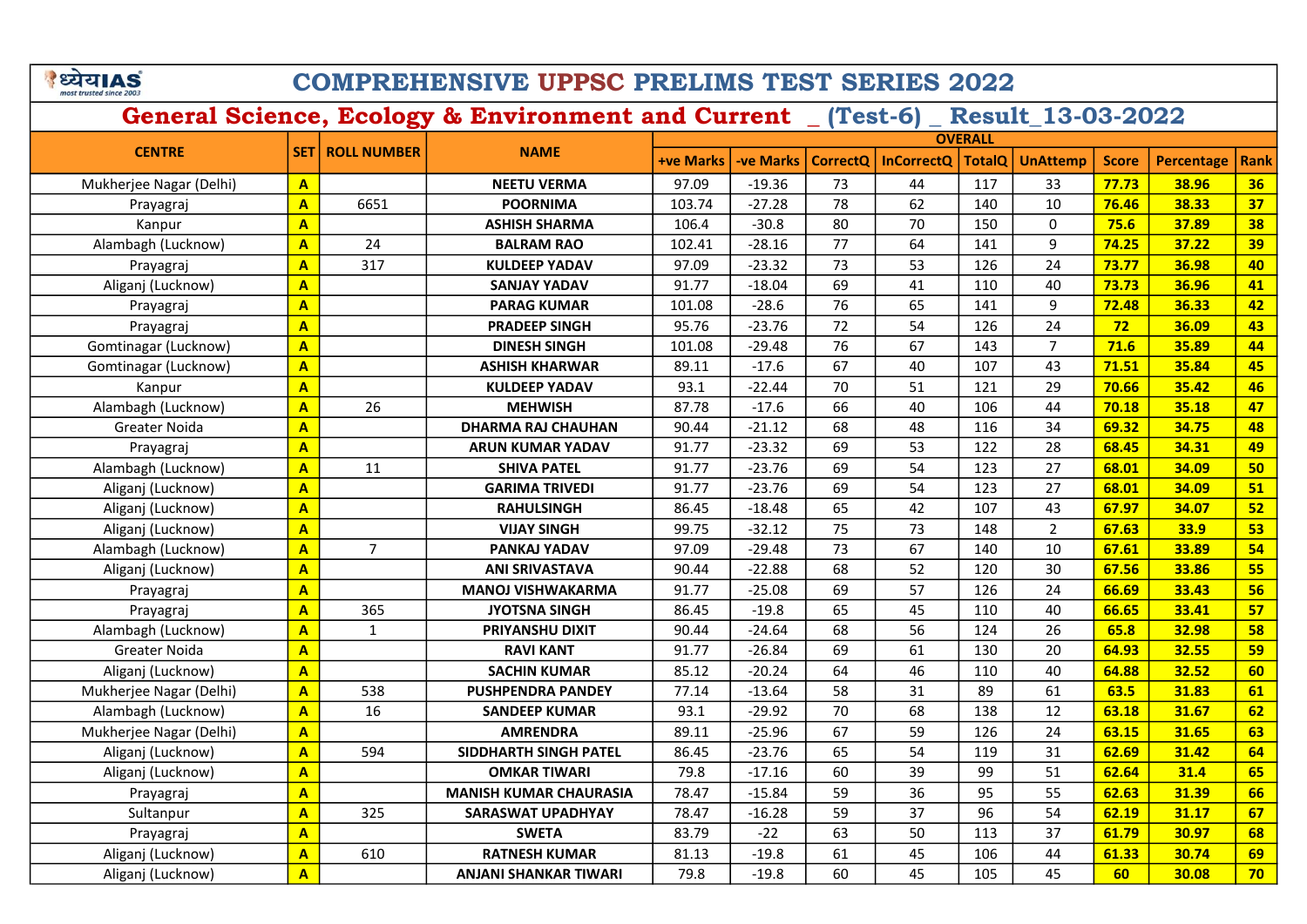## COMPREHENSIVE UPPSC PRELIMS TEST SERIES 2022

|                         |                         |                          |                            | <b>OVERALL</b>   |                  |          |                   |               |                  |              |                   |            |
|-------------------------|-------------------------|--------------------------|----------------------------|------------------|------------------|----------|-------------------|---------------|------------------|--------------|-------------------|------------|
| <b>CENTRE</b>           |                         | <b>SET   ROLL NUMBER</b> | <b>NAME</b>                | <b>+ve Marks</b> | <b>-ve Marks</b> | CorrectO | <b>InCorrectQ</b> | <b>TotalQ</b> | <b>UnAttemp</b>  | <b>Score</b> | <b>Percentage</b> | Rank       |
| Gomtinagar (Lucknow)    | $\mathbf{A}$            |                          | <b>RICHA YADAV</b>         | 78.47            | $-18.48$         | 59       | 42                | 101           | 49               | 59.99        | 30.07             | 71         |
| Aliganj (Lucknow)       | $\mathbf{A}$            | 66                       | <b>SHAURYA PRATAP</b>      | 83.79            | $-24.2$          | 63       | 55                | 118           | 32               | 59.59        | 29.87             | 72         |
| Kanpur                  | $\mathbf{A}$            |                          | <b>NARAYAN TRIPATHI</b>    | 90.44            | $-32.12$         | 68       | 73                | 141           | 9                | 58.32        | 29.23             | 73         |
| Kanpur                  | $\overline{\mathbf{A}}$ |                          | <b>NARAYAN TRIPATHI</b>    | 90.44            | $-32.12$         | 68       | 73                | 141           | $\boldsymbol{9}$ | 58.32        | 29.23             | 74         |
| Aliganj (Lucknow)       | $\overline{\mathbf{A}}$ |                          | <b>SHUBHENDU</b>           | 85.12            | $-27.28$         | 64       | 62                | 126           | 24               | 57.84        | 28.99             | 75         |
| Aliganj (Lucknow)       | $\mathbf{A}$            |                          | <b>ASHUTOSH MISGR</b>      | 82.46            | $-25.08$         | 62       | 57                | 119           | 31               | 57.38        | 28.76             | 76         |
| Laxmi Nagar (Delhi)     | $\mathbf{A}$            |                          | <b>ABHISHEK YADAV</b>      | 74.48            | $-17.16$         | 56       | 39                | 95            | 55               | 57.32        | 28.73             | 77         |
| Prayagraj               | $\mathbf{A}$            |                          | <b>RAMKARAN GUPTA</b>      | 81.13            | $-24.64$         | 61       | 56                | 117           | 33               | 56.49        | 28.32             | 78         |
| Prayagraj               | $\mathbf{A}$            | 367                      | <b>PANKAJ KUMAR</b>        | 79.8             | $-23.32$         | 60       | 53                | 113           | 37               | 56.48        | 28.31             | 79         |
| Varansi                 | $\mathbf{A}$            | 12                       | <b>SHIVENDRA</b>           | 74.48            | $-18.04$         | 56       | 41                | 97            | 54               | 56.44        | 28.1              | 80         |
| Aliganj (Lucknow)       | $\mathbf{A}$            | 590                      | <b>RAJ KUMAR</b>           | 87.78            | $-32.12$         | 66       | 73                | 139           | 11               | 55.66        | 27.9              | 81         |
| Aliganj (Lucknow)       | $\mathbf{A}$            |                          | <b>SONIYA YADAV</b>        | 83.79            | $-29.04$         | 63       | 66                | 129           | 21               | 54.75        | 27.44             | 82         |
| Alambagh (Lucknow)      | $\mathbf{A}$            | 5                        | <b>SHEETAL</b>             | 82.46            | $-27.72$         | 62       | 63                | 125           | 25               | 54.74        | 27.44             | 83         |
| Gomtinagar (Lucknow)    | $\mathbf{A}$            |                          | <b>BHANU PRATAP SINGH</b>  | 79.8             | $-25.08$         | 60       | 57                | 117           | 33               | 54.72        | 27.43             | 84         |
| Aliganj (Lucknow)       | $\mathbf{A}$            | 657                      | <b>UPASNASSINGH</b>        | 74.48            | $-20.24$         | 56       | 46                | 102           | 48               | 54.24        | 27.19             | 85         |
| Gomtinagar (Lucknow)    | $\overline{\mathbf{A}}$ |                          | <b>SANJAY KUMAR</b>        | 74.48            | $-20.24$         | 56       | 46                | 102           | 48               | 54.24        | 27.19             | 86         |
| Kanpur                  | $\mathbf{A}$            |                          | <b>HIMANSHU AWASTHI</b>    | 87.78            | $-33.88$         | 66       | 77                | 143           | $\overline{7}$   | 53.9         | 27.02             | 87         |
| Sultanpur               | $\overline{\mathbf{A}}$ |                          | <b>PRADEEP KUMAR</b>       | 82.46            | $-29.04$         | 62       | 66                | 128           | 22               | 53.42        | 26.78             | 88         |
| Sultanpur               | $\overline{\mathbf{A}}$ |                          | <b>ARCHANA MISHRA</b>      | 79.8             | $-27.28$         | 60       | 62                | 122           | 28               | 52.52        | 26.33             | 89         |
| Mukherjee Nagar (Delhi) | $\overline{\mathbf{A}}$ | 389                      | <b>MANGALEHS PATEL</b>     | 73.15            | $-20.68$         | 55       | 47                | 102           | 48               | 52.47        | 26.3              | 90         |
| Aliganj (Lucknow)       | $\overline{\mathbf{A}}$ | 714                      | <b>RAJKUMAR SINGH</b>      | 82.46            | $-30.36$         | 62       | 69                | 131           | 19               | 52.1         | 26.12             | 91         |
| Gomtinagar (Lucknow)    | $\overline{\mathbf{A}}$ |                          | <b>ONKAR PANDEY</b>        | 87.78            | $-36.08$         | 66       | 82                | 148           | $\overline{2}$   | 51.7         | 25.91             | 92         |
| Prayagraj               | $\overline{\mathbf{A}}$ | 354                      | <b>NAGMA</b>               | 79.8             | $-28.16$         | 60       | 64                | 124           | 26               | 51.64        | 25.88             | 93         |
| Prayagraj               | $\overline{\mathbf{A}}$ |                          | <b>ANIL</b>                | 75.81            | $-24.2$          | 57       | 55                | 112           | 38               | 51.61        | 25.87             | 94         |
| Aliganj (Lucknow)       | $\overline{\mathbf{A}}$ | 593                      | <b>DIVYA SRIVASTAV</b>     | 57.19            | $-6.16$          | 43       | 14                | 57            | 93               | 51.03        | 25.58             | 95         |
| Gomtinagar (Lucknow)    | $\mathbf{A}$            |                          | <b>ARPIT KUMAR</b>         | 67.83            | $-17.6$          | 51       | 40                | 91            | 59               | 50.23        | 25.18             | 96         |
| Aliganj (Lucknow)       | $\overline{\mathbf{A}}$ |                          | <b>AARYAN NITIN</b>        | 85.12            | $-35.2$          | 64       | 80                | 144           | 6                | 49.92        | 25.02             | 97         |
| Prayagraj               | $\overline{\mathbf{A}}$ |                          | PRIYA SINGH                | 82.46            | $-32.56$         | 62       | 74                | 136           | 14               | 49.9         | 25.01             | 98         |
| Aliganj (Lucknow)       | $\overline{\mathbf{A}}$ |                          | <b>ARPIT TRIPATHI</b>      | 78.47            | $-28.6$          | 59       | 65                | 124           | 26               | 49.87        | 25                | 99         |
| Prayagraj               | $\mathbf{A}$            | 337                      | <b>PRIYAM RAI</b>          | 65.17            | $-15.4$          | 49       | 35                | 84            | 66               | 49.77        | 24.95             | <b>100</b> |
| Prayagraj               | $\mathbf{A}$            |                          | <b>DHEERAJ KUMAR SINGH</b> | 75.81            | $-26.4$          | 57       | 60                | 117           | 33               | 49.41        | 24.77             | <b>101</b> |
| Sultanpur               | $\overline{\mathbf{A}}$ |                          | <b>ASIF KHAN</b>           | 63.84            | $-14.52$         | 48       | 33                | 81            | 69               | 49.32        | 24.72             | <b>102</b> |
| Gomtinagar (Lucknow)    | $\mathbf{A}$            |                          | <b>ASHISH SAXENA</b>       | 73.15            | $-24.2$          | 55       | 55                | 110           | 40               | 48.95        | 24.54             | <b>103</b> |
| Alambagh (Lucknow)      | $\mathbf{A}$            | 25                       | <b>ANKITA RAWAT</b>        | 66.5             | $-17.6$          | 50       | 40                | 90            | 60               | 48.9         | 24.51             | 104        |
| Aliganj (Lucknow)       | $\overline{A}$          | 1949                     | <b>KUMAR</b>               | 79.8             | $-31.24$         | 60       | 71                | 131           | 19               | 48.56        | 24.34             | <b>105</b> |
|                         |                         |                          |                            |                  |                  |          |                   |               |                  |              |                   |            |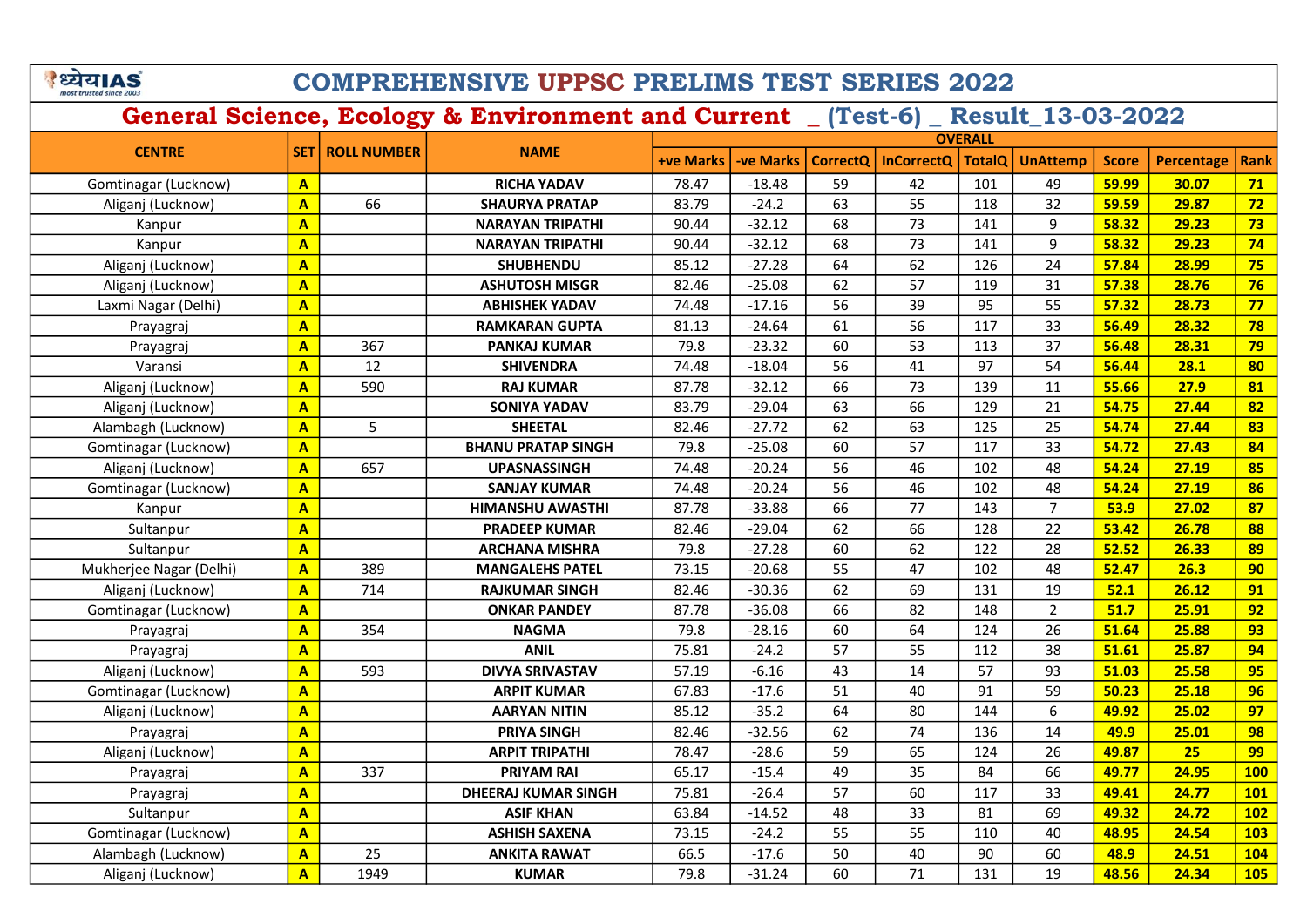## COMPREHENSIVE UPPSC PRELIMS TEST SERIES 2022

|                         |                         |                    |                            | <b>OVERALL</b>   |                  |          |                   |               |                 |              |                   |            |
|-------------------------|-------------------------|--------------------|----------------------------|------------------|------------------|----------|-------------------|---------------|-----------------|--------------|-------------------|------------|
| <b>CENTRE</b>           | <b>SET</b>              | <b>ROLL NUMBER</b> | <b>NAME</b>                | <b>+ve Marks</b> | <b>-ve Marks</b> | CorrectQ | <b>InCorrectQ</b> | <b>TotalQ</b> | <b>UnAttemp</b> | <b>Score</b> | <b>Percentage</b> | Rank       |
| Alambagh (Lucknow)      | $\overline{A}$          | 8                  | <b>SANDESH KUMAR</b>       | 71.82            | $-23.76$         | 54       | 54                | 108           | 42              | 48.06        | 24.09             | <b>106</b> |
| Prayagraj               | $\mathbf{A}$            |                    | POOJA YADAV                | 69.16            | $-21.12$         | 52       | 48                | 100           | 50              | 48.04        | 24.08             | <b>107</b> |
| Prayagraj               | $\overline{A}$          |                    | <b>SHEPHALI KRISHNAN</b>   | 74.48            | $-26.84$         | 56       | 61                | 117           | 33              | 47.64        | 23.88             | <b>108</b> |
| Alambagh (Lucknow)      | $\overline{\mathbf{A}}$ | 10                 | <b>VAISHALI GUPTA</b>      | 67.83            | $-20.68$         | 51       | 47                | 98            | 52              | 47.15        | 23.63             | <b>109</b> |
| Gomtinagar (Lucknow)    | $\mathbf{A}$            |                    | <b>NEELU GUPTA</b>         | 61.18            | $-14.52$         | 46       | 33                | 79            | 71              | 46.66        | 23.39             | <b>110</b> |
| Alambagh (Lucknow)      | $\overline{A}$          | 20                 | <b>AVINASH KUMAR</b>       | 71.82            | $-27.28$         | 54       | 62                | 116           | 34              | 44.54        | 22.33             | 111        |
| Alambagh (Lucknow)      | $\mathbf{A}$            | 3                  | <b>DHARMENDRA KASHYAP</b>  | 77.14            | $-33.88$         | 58       | 77                | 135           | 15              | 43.26        | 21.68             | <b>112</b> |
| Aliganj (Lucknow)       | $\overline{\mathbf{A}}$ |                    | <b>DEEPANKER SINGH</b>     | 67.83            | $-24.64$         | 51       | 56                | 107           | 43              | 43.19        | 21.65             | <b>113</b> |
| Mukherjee Nagar (Delhi) | $\overline{\mathbf{A}}$ |                    | <b>REENA JAISWARA</b>      | 67.83            | $-24.64$         | 51       | 56                | 107           | 43              | 43.19        | 21.65             | 114        |
| Laxmi Nagar (Delhi)     | $\overline{\mathbf{A}}$ | 146                | <b>AMIT VERMA</b>          | 66.5             | $-23.76$         | 50       | 54                | 104           | 46              | 42.74        | 21.42             | <b>115</b> |
| Sultanpur               | $\overline{A}$          |                    | <b>PANKAJ DWIVEDI</b>      | 65.17            | $-22.88$         | 49       | 52                | 101           | 49              | 42.29        | 21.2              | <b>116</b> |
| Kanpur                  | $\overline{A}$          |                    | <b>RAJAT RAJPOOT</b>       | 71.82            | $-29.92$         | 54       | 68                | 122           | 28              | 41.9         | 21                | 117        |
| Alambagh (Lucknow)      | $\overline{\mathbf{A}}$ | 18                 | <b>ARUN KUMA R</b>         | 69.16            | $-27.28$         | 52       | 62                | 114           | 36              | 41.88        | 20.99             | <b>118</b> |
| Gomtinagar (Lucknow)    | $\overline{\mathbf{A}}$ |                    | <b>DEEPIKA PANDEY</b>      | 61.18            | $-19.8$          | 46       | 45                | 91            | 59              | 41.38        | 20.74             | <b>119</b> |
| Prayagraj               | $\overline{A}$          |                    | <b>ASHUTOSH KUMAR</b>      | 61.18            | $-19.8$          | 46       | 45                | 91            | 59              | 41.38        | 20.74             | <b>120</b> |
| Gomtinagar (Lucknow)    | $\overline{\mathbf{A}}$ |                    | <b>RICHA YADAV</b>         | 65.17            | $-24.2$          | 49       | 55                | 104           | 46              | 40.97        | 20.54             | 121        |
| Alambagh (Lucknow)      | $\overline{A}$          | 9                  | <b>VIPNESH SINGH</b>       | 59.85            | $-18.92$         | 45       | 43                | 88            | 62              | 40.93        | 20.52             | <b>122</b> |
| Prayagraj               | $\overline{A}$          |                    | <b>KRISHNA CHAND DUBEY</b> | 71.82            | $-32.12$         | 54       | 73                | 127           | 23              | 39.7         | <b>19.9</b>       | <b>123</b> |
| Prayagraj               | $\overline{A}$          |                    | <b>NIDHI MISHRA</b>        | 65.17            | $-25.96$         | 49       | 59                | 108           | 42              | 39.21        | 19.65             | 124        |
| Mukherjee Nagar (Delhi) | $\mathbf{A}$            | 348                | <b>SATYENDRA</b>           | 62.51            | $-23.32$         | 47       | 53                | 100           | 50              | 39.19        | 19.64             | <b>125</b> |
| Mukherjee Nagar (Delhi) | $\overline{A}$          |                    | <b>NEELAM CHATURVEDI</b>   | 73.15            | $-34.76$         | 55       | 79                | 134           | 16              | 38.39        | 19.24             | <b>126</b> |
| Prayagraj               | $\overline{A}$          |                    | <b>ASHOK JAISWAL</b>       | 71.82            | $-33.88$         | 54       | 77                | 131           | 19              | 37.94        | 19.02             | <b>127</b> |
| Prayagraj               | $\overline{A}$          |                    | <b>SUKRITI SRIVASTAVA</b>  | 54.53            | $-17.6$          | 41       | 40                | 81            | 69              | 36.93        | 18.51             | <b>128</b> |
| Aliganj (Lucknow)       | $\overline{A}$          | 660                | <b>NIMISHA SINGH</b>       | 61.18            | $-24.64$         | 46       | 56                | 102           | 48              | 36.54        | 18.32             | <b>129</b> |
| Aliganj (Lucknow)       | $\overline{A}$          | 130118596          | <b>SHWETA GUPTA</b>        | 73.15            | $-37.4$          | 55       | 85                | 140           | 10              | 35.75        | 17.92             | <b>130</b> |
| Prayagraj               | $\overline{A}$          | 399                | <b>VINOD KUMAR DDIVEDI</b> | 63.84            | $-28.16$         | 48       | 64                | 112           | 38              | 35.68        | 17.88             | 131        |
| Prayagraj               | $\overline{A}$          | 364                | <b>ABHISHEKGAUN</b>        | 61.18            | $-25.52$         | 46       | 58                | 104           | 46              | 35.66        | 17.87             | 132        |
| Gomtinagar (Lucknow)    | $\mathbf{A}$            |                    | <b>SANDHYA SHARMA</b>      | 57.19            | $-21.56$         | 43       | 49                | 92            | 58              | 35.63        | 17.86             | <b>133</b> |
| Mukherjee Nagar (Delhi) | $\overline{\mathbf{A}}$ | 395                | <b>AMANAT ZEHRA</b>        | 62.51            | $-27.28$         | 47       | 62                | 109           | 41              | 35.23        | 17.66             | 134        |
| Gomtinagar (Lucknow)    | $\mathbf{A}$            |                    | <b>ADITYA DUBEY</b>        | 58.52            | $-23.32$         | 44       | 53                | 97            | 53              | 35.2         | 17.64             | <b>135</b> |
| Gomtinagar (Lucknow)    | $\mathbf{A}$            |                    | <b>GARIMA MISHRA</b>       | 57.19            | $-22$            | 43       | 50                | 93            | 57              | 35.19        | 17.64             | <b>136</b> |
| Alambagh (Lucknow)      | A                       | 6                  | <b>RICHA SINGH</b>         | 75.81            | $-40.92$         | 57       | 93                | 150           | $\mathbf 0$     | 34.89        | 17.49             | 137        |
| Prayagraj               | $\overline{\mathbf{A}}$ |                    | <b>ANKIT RAJ</b>           | 65.17            | $-30.36$         | 49       | 69                | 118           | 32              | 34.81        | 17.45             | <b>138</b> |
| Prayagraj               | $\overline{\mathsf{A}}$ |                    | PRIYANKA CHAUDHARY         | 73.15            | $-38.72$         | 55       | 88                | 143           | $\overline{7}$  | 34.43        | 17.26             | <b>139</b> |
| Aliganj (Lucknow)       | $\overline{\mathsf{A}}$ | 625                | <b>PRAGYA VVRMA</b>        | 66.5             | $-32.56$         | 50       | 74                | 124           | 26              | 33.94        | 17.01             | <b>140</b> |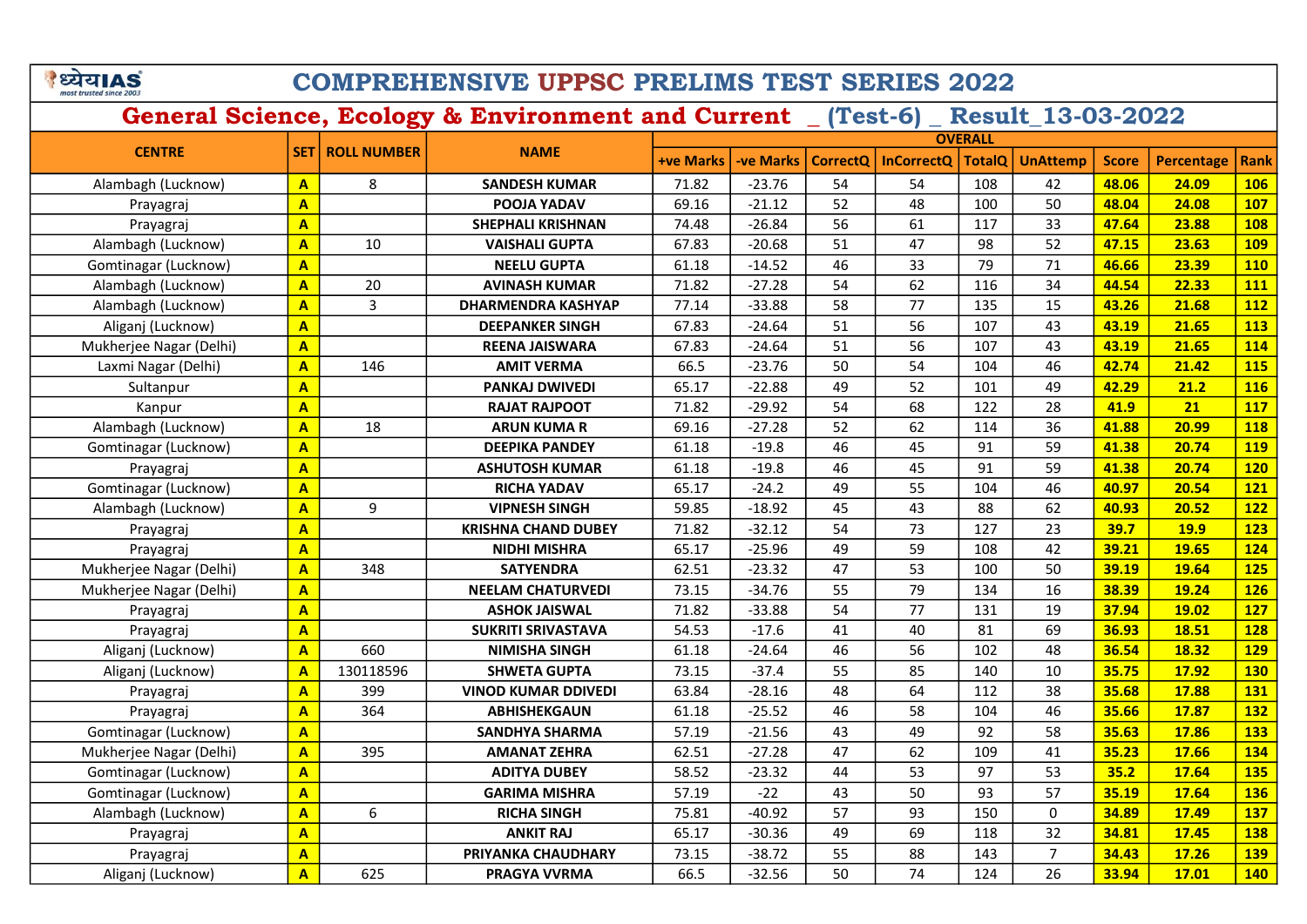## COMPREHENSIVE UPPSC PRELIMS TEST SERIES 2022

|                         |                         |                    |                             | <b>OVERALL</b>   |                  |          |                   |               |                 |              |                   |            |
|-------------------------|-------------------------|--------------------|-----------------------------|------------------|------------------|----------|-------------------|---------------|-----------------|--------------|-------------------|------------|
| <b>CENTRE</b>           | <b>SET</b>              | <b>ROLL NUMBER</b> | <b>NAME</b>                 | <b>+ve Marks</b> | <b>-ve Marks</b> | CorrectQ | <b>InCorrectQ</b> | <b>TotalQ</b> | <b>UnAttemp</b> | <b>Score</b> | <b>Percentage</b> | Rank       |
| Mukherjee Nagar (Delhi) | $\mathbf{A}$            | 336                | <b>SARVESH KUMAR MISHRA</b> | 51.87            | $-18.04$         | 39       | 41                | 80            | 70              | 33.83        | 16.96             | 141        |
| Mukherjee Nagar (Delhi) | $\mathbf{A}$            | 483                | <b>RACHNA SHARMA</b>        | 73.15            | $-39.6$          | 55       | 90                | 145           | 5               | 33.55        | 16.82             | 142        |
| Prayagraj               | $\overline{A}$          | 9825               | YOGESH MISHRA               | 66.5             | $-33$            | 50       | 75                | 125           | 25              | 33.5         | 16.79             | 143        |
| Aliganj (Lucknow)       | $\mathbf{A}$            | 671                | <b>SUPRIYA KANCHAN</b>      | 62.51            | $-29.04$         | 47       | 66                | 113           | 37              | 33.47        | 16.78             | 144        |
| Sultanpur               | $\mathbf{A}$            | 180                | <b>SHAINI MISHRA</b>        | 73.15            | $-41.36$         | 55       | 94                | 149           | $\mathbf{1}$    | 31.79        | 15.93             | 145        |
| Aliganj (Lucknow)       | $\overline{\mathbf{A}}$ |                    | <b>RAJESH KUMAR SINGH</b>   | 55.86            | $-25.52$         | 42       | 58                | 100           | 50              | 30.34        | 15.21             | 146        |
| Greater Noida           | $\mathbf{A}$            |                    | <b>KANISHK KUMAR SINGH</b>  | 51.87            | $-21.56$         | 39       | 49                | 88            | 62              | 30.31        | 15.19             | 147        |
| Alambagh (Lucknow)      | $\overline{A}$          | 4                  | <b>VIRENDRA KUMAR</b>       | 55.86            | $-27.72$         | 42       | 63                | 105           | 45              | 28.14        | 14.11             | 148        |
| Prayagraj               | $\overline{A}$          |                    | <b>ANSHUL</b>               | 65.17            | $-37.84$         | 49       | 86                | 135           | 15              | 27.33        | 13.7              | 149        |
| Gomtinagar (Lucknow)    | $\mathbf{A}$            |                    | <b>AMRENDRA KUMAR YADAV</b> | 33.25            | $-7.92$          | 25       | 18                | 43            | 107             | 25.33        | 12.7              | <b>150</b> |
| Prayagraj               | $\mathbf{A}$            | 370                |                             | 47.88            | $-22.88$         | 36       | 52                | 88            | 62              | 25           | 12.53             | 151        |
| Varansi                 | $\overline{A}$          | $\overline{7}$     | <b>AMIT KUMAR</b>           | 50.54            | $-27.72$         | 38       | 63                | 101           | 50              | 22.82        | 11.36             | <b>152</b> |
| Alambagh (Lucknow)      | $\overline{\mathbf{A}}$ | 19                 | <b>ANAND KUMAR</b>          | 46.55            | $-23.76$         | 35       | 54                | 89            | 61              | 22.79        | 11.42             | <b>153</b> |
| Prayagraj               | $\mathbf{A}$            |                    | <b>SANDHYA</b>              | 55.86            | $-34.32$         | 42       | 78                | 120           | 30              | 21.54        | 10.8              | 154        |
| Prayagraj               | $\mathbf{A}$            |                    | <b>PRIYA SINGH</b>          | 43.89            | $-22.88$         | 33       | 52                | 85            | 65              | 21.01        | 10.53             | <b>155</b> |
| Mukherjee Nagar (Delhi) | $\overline{\mathbf{A}}$ |                    | <b>ARTI GOLA</b>            | 42.56            | $-22$            | 32       | 50                | 82            | 68              | 20.56        | 10.31             | <b>156</b> |
| Aliganj (Lucknow)       | $\overline{A}$          | 957                | <b>BABITA SHUKLA</b>        | 54.53            | $-34.32$         | 41       | 78                | 119           | 31              | 20.21        | 10.13             | <b>157</b> |
| Aliganj (Lucknow)       | $\overline{\mathbf{A}}$ |                    | <b>SHRADDHA SINGH</b>       | 51.87            | $-31.68$         | 39       | 72                | 111           | 39              | 20.19        | 10.12             | <b>158</b> |
| Gomtinagar (Lucknow)    | $\overline{\mathbf{A}}$ |                    | <b>AMRESH KUMAR</b>         | 43.89            | $-24.64$         | 33       | 56                | 89            | 61              | 19.25        | 9.65              | <b>159</b> |
| Gorakhpur               | $\overline{\mathbf{A}}$ |                    | <b>SAHIBA KHAN</b>          | 51.87            | $-33$            | 39       | 75                | 114           | 36              | 18.87        | 9.46              | <b>160</b> |
| Aliganj (Lucknow)       | $\overline{\mathbf{A}}$ |                    | <b>SHIVRAM</b>              | 54.53            | $-38.72$         | 41       | 88                | 129           | 21              | 15.81        | 7.92              | 161        |
| Aliganj (Lucknow)       | $\overline{\mathbf{A}}$ | 649                | <b>RITYESH</b>              | 53.2             | $-39.16$         | 40       | 89                | 129           | 21              | 14.04        | 7.04              | <b>162</b> |
| Alambagh (Lucknow)      | $\overline{\mathbf{A}}$ | 21                 | <b>RAM SANEHI</b>           | 39.9             | $-26.4$          | 30       | 60                | 90            | 60              | 13.5         | 6.77              | 163        |
| Alambagh (Lucknow)      | $\overline{\mathbf{A}}$ | $\overline{2}$     | <b>REETU YADAV</b>          | 46.55            | $-33.44$         | 35       | 76                | 111           | 39              | 13.11        | 6.57              | 164        |
| Kanpur                  | $\overline{\mathbf{A}}$ |                    | <b>UTKARSH</b>              | 50.54            | $-37.84$         | 38       | 86                | 124           | 26              | 12.7         | 6.37              | <b>165</b> |
| Gomtinagar (Lucknow)    | $\overline{\mathbf{A}}$ |                    | <b>RAHUL SINGH</b>          | 22.61            | $-10.12$         | 17       | 23                | 40            | 110             | 12.49        | 6.26              | <b>166</b> |
| Mukherjee Nagar (Delhi) | $\overline{A}$          | 121000390          | <b>MOHIT JAISWAL</b>        | 33.25            | $-22.88$         | 25       | 52                | 77            | 73              | 10.37        | 5.2               | <b>167</b> |
| Prayagraj               | $\overline{\mathbf{A}}$ |                    | YOGENDRA YADAV              | 41.23            | $-31.24$         | 31       | 71                | 102           | 48              | 9.99         | 5.01              | <b>168</b> |
| Alambagh (Lucknow)      | $\mathbf{A}$            | 17                 | <b>PRABHAT KUMAR</b>        | 39.9             | $-30.36$         | 30       | 69                | 99            | 51              | 9.54         | 4.78              | <b>169</b> |
| Varansi                 | $\overline{A}$          | 6                  | <b>PRATIBHA SINGH</b>       | 34.58            | $-27.28$         | 26       | 62                | 88            | 63              | 7.3          | 3.63              | <b>170</b> |
| Alambagh (Lucknow)      | $\mathbf{A}$            | 14                 | <b>SAKSHI YADAV</b>         | 45.22            | $-38.28$         | 34       | 87                | 121           | 29              | 6.94         | 3.48              | 171        |
| Aliganj (Lucknow)       | $\overline{\mathbf{A}}$ | 608                | <b>DIPENDER KUMAR</b>       | 39.9             | $-33$            | 30       | 75                | 105           | 45              | 6.9          | 3.46              | <b>172</b> |
| Aliganj (Lucknow)       | $\mathbf{A}$            | 665                | YUKTI SHAKYA                | 27.93            | $-21.12$         | 21       | 48                | 69            | 81              | 6.81         | 3.41              | 173        |
| Prayagraj               | $\overline{\mathsf{A}}$ |                    | POOJA YADAV                 | 31.92            | $-26.84$         | 24       | 61                | 85            | 65              | 5.08         | 2.55              | 174        |
| Prayagraj               | $\overline{\mathsf{A}}$ |                    | <b>RAHUL GAUTAM</b>         | 23.94            | $-19.36$         | 18       | 44                | 62            | 88              | 4.58         | 2.3               | <b>175</b> |